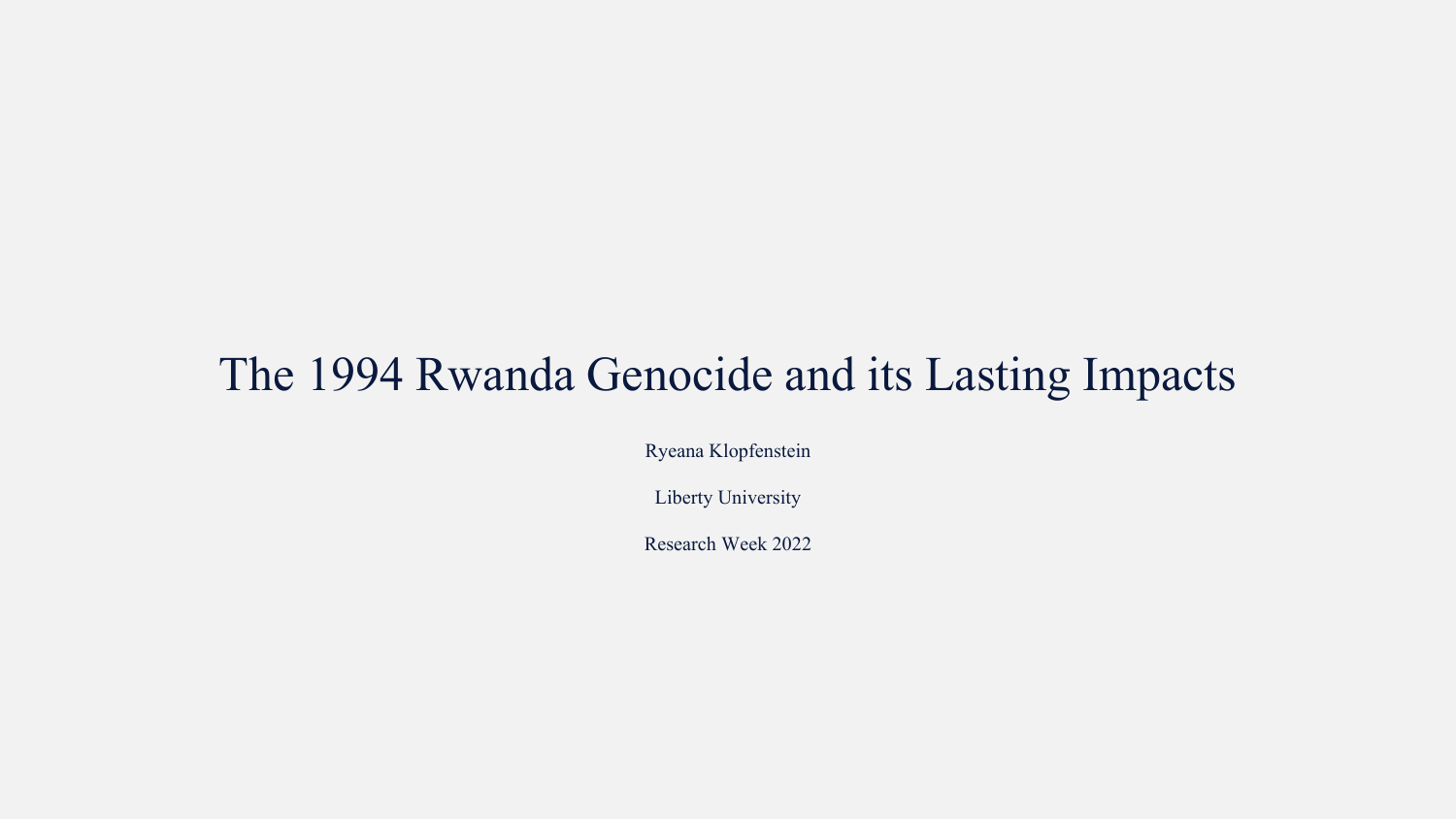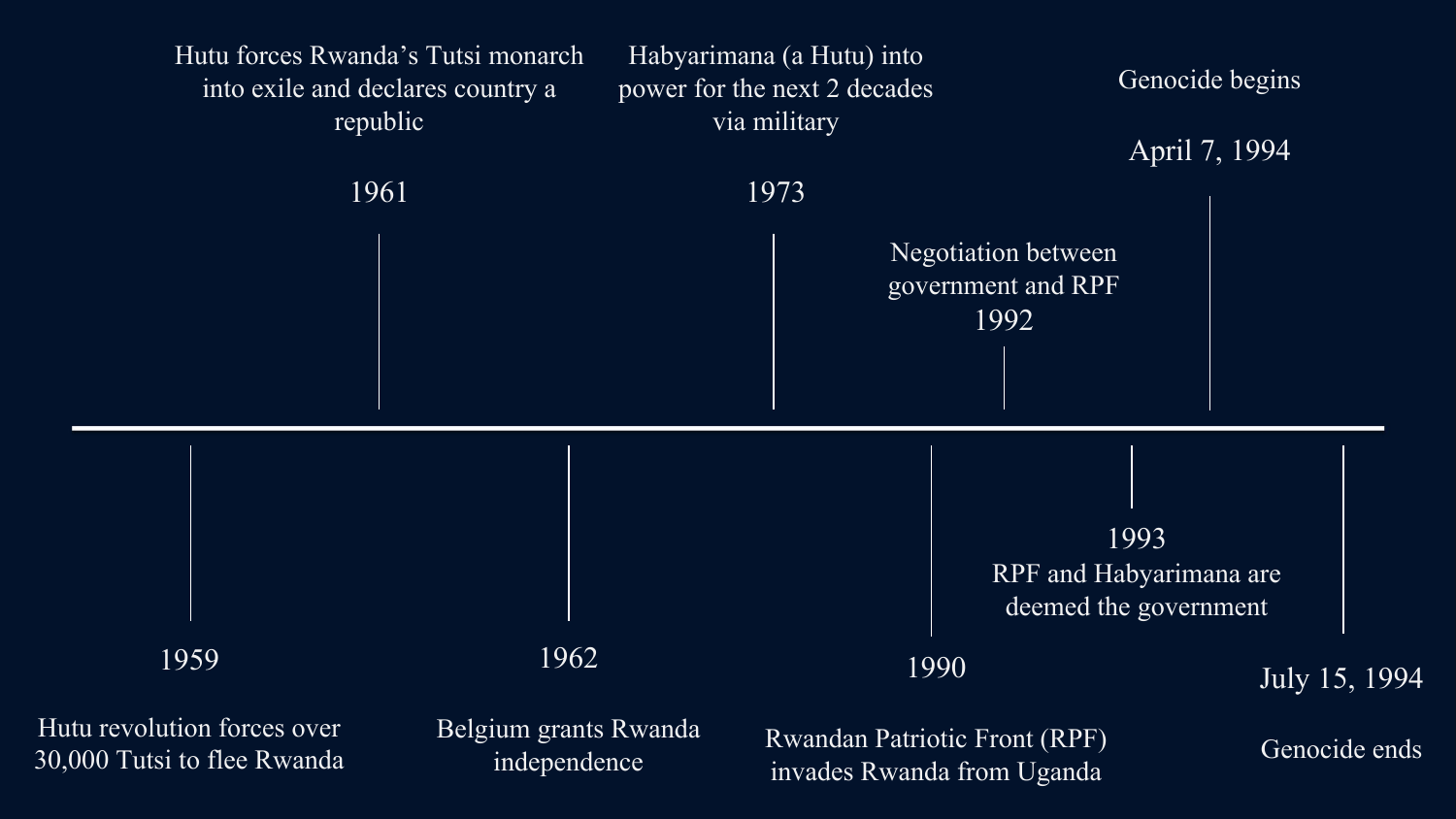# The Rwandan Government During the Genocide

- Rwanda was an economically and agriculturally stable nation before the genocide
- The period between the start and the end of the genocide was known as "the 100 days of slaughter"



- The Hutu's motivation was based on race and power
- Government officials rewarded killers with foods, drinks, money, and women
- After 3 months, over 800,000 innocent Rwandans were killed

Note. From "In Rwanda, reconciliation is hard won" by National Geographic, n.d. retrieved from https://www.nationalgeographic.com/history/article/140402-rwanda-genocideanniversary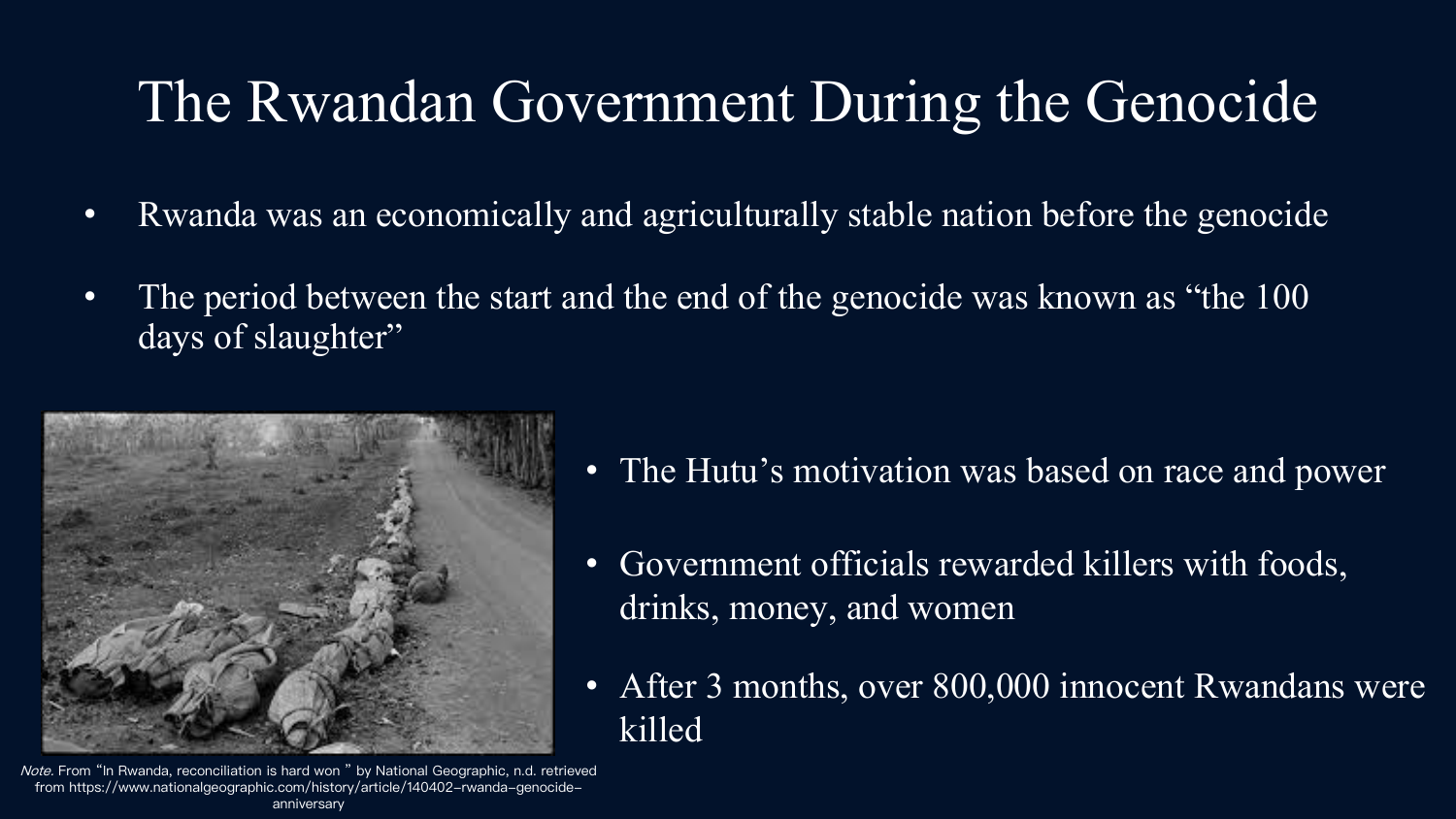### The Rwandan Government After the Genocide

• After the genocide, over 2 million people, nearly all Hutus, had fled Rwanda and sought refuge in neighboring countries



Note. From "Rwanda faces" by Magnum Photos, n.d. retrieved from https://www.nationalgeographic.com/history/article/140402-rwandagenocide-anniversary



Note. From "Rwanda faces" by Magnum Photos, n.d. retrieved from https://www.nationalgeographic.com/history/article/140402-rwandagenocide-anniversary

- The government came together, making a Hutu president and a Tutsi Vice President
- In 2003, a new constitution was drafted; it outlawed all reference to ethnicity under law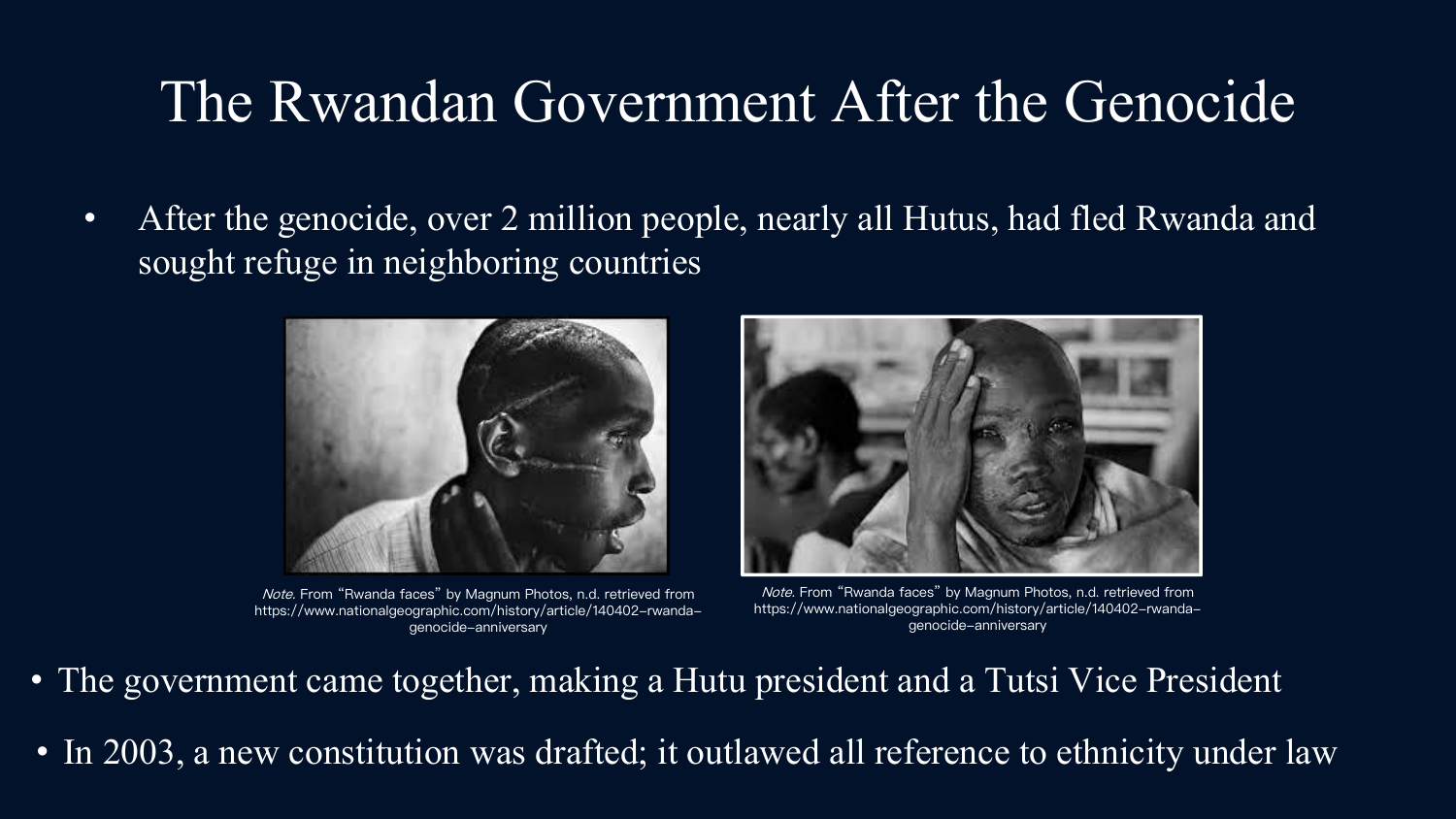# Rape Testimony

• Approximately 250,000 Tutsi women were brutally raped by Hutu soldiers



- Approximately 1 in 4 victims contracted HIV/AIDS from being raped
- It was noted via testimony that most all soldiers mentioned the woman's race before or during their rape
- These rapes were intended to create biological warfare as well as humiliate countless women

Note. From "Rwanda sexual violence victims" by Brent Stirton, n.d. retrieved from https://documentation.lastradainternational.org/lsidocs/IRIN-TheShameofWar-fullreport-Mar07.pdf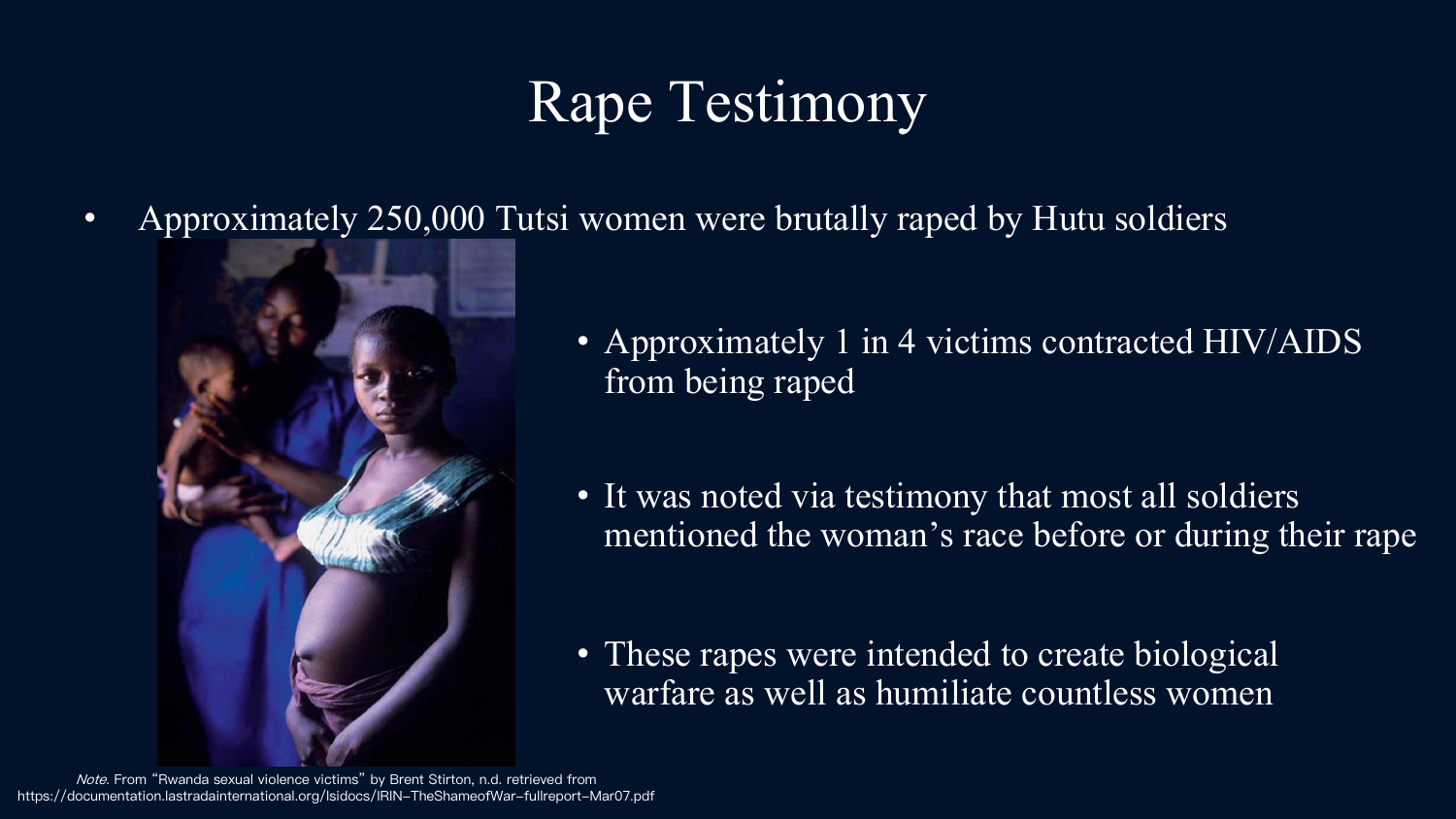### Rape Trials in Rwanda Post Genocide

- Following the genocide, women came before the courts asking for justice for the brutal rapes they endured
- The Rwandan government sought to prosecute the men charged with rape by using domestic court systems, known as "gacaca courts"
- December 31, 1994 rape was deemed a prosecutable offense and was named as a form of torture and genocide
- Gacaca courts allowed victims of rape and sexual abuse to testify to the Tribunal regarding the crimes against them



Note. From "Rwanda gacaca courts" by Elisa Fincchiaro, n.d. retrieved from https://www.dw.com/en/rwanda-ends-gacaca-genocide-tribunals/a-16033827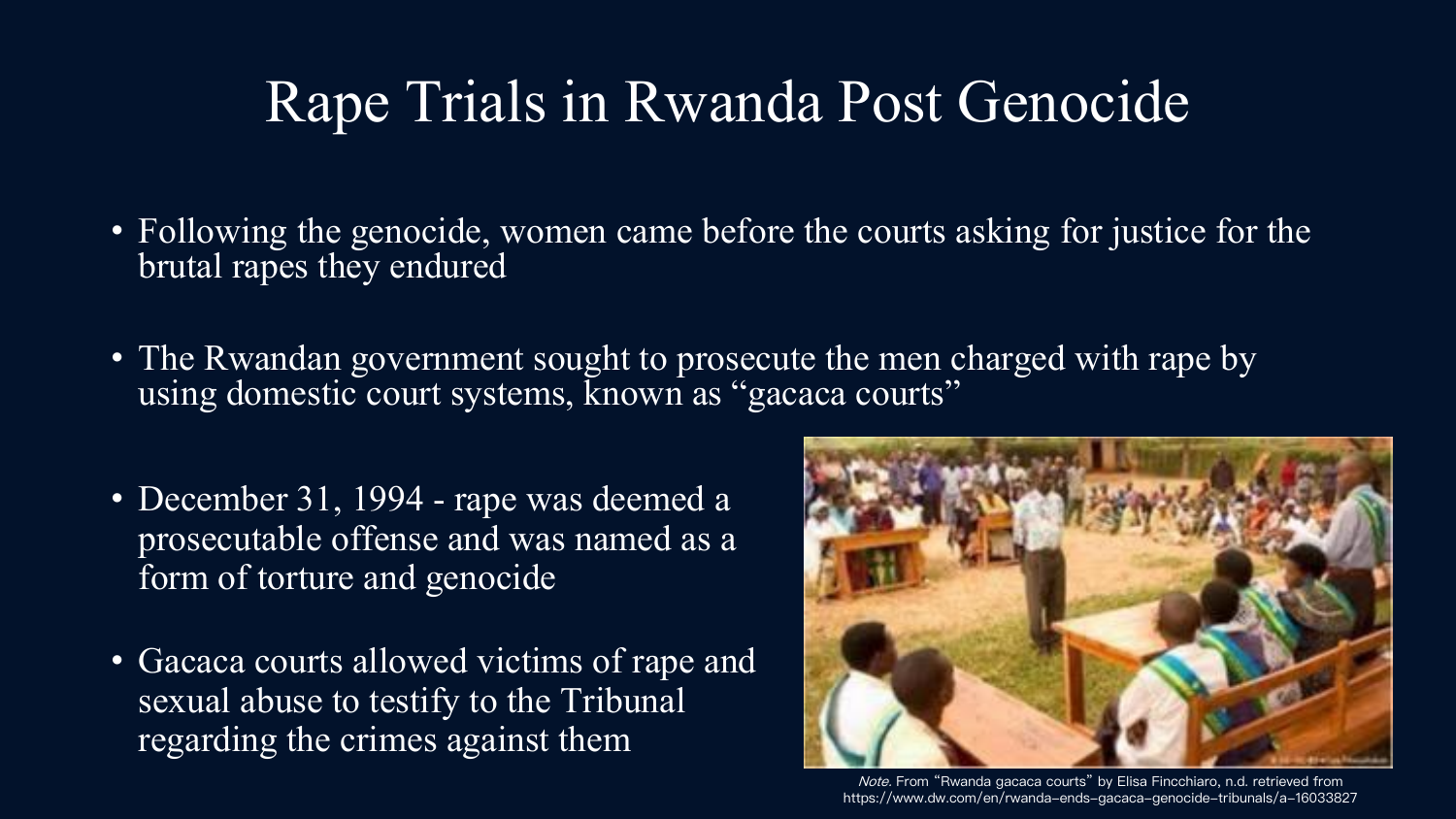# The Response of International Trial Courts

• The International Criminal Tribunal for Rwanda was the first international court to prosecute high-ranking individuals for massive human rights violations in Africa.



Note. From "Rwanda international tribunal" by Africa News, n.d. retrieved from https://www.africanews.com/2016/01/04/rwanda-genocide-international-criminal-tribunal-winds-up/

- Across the globe, victims of rape and sexual abuse began to come forward.
- Rape and sexual assault was taken more seriously after the 1994 Rwandan genocide in all nations.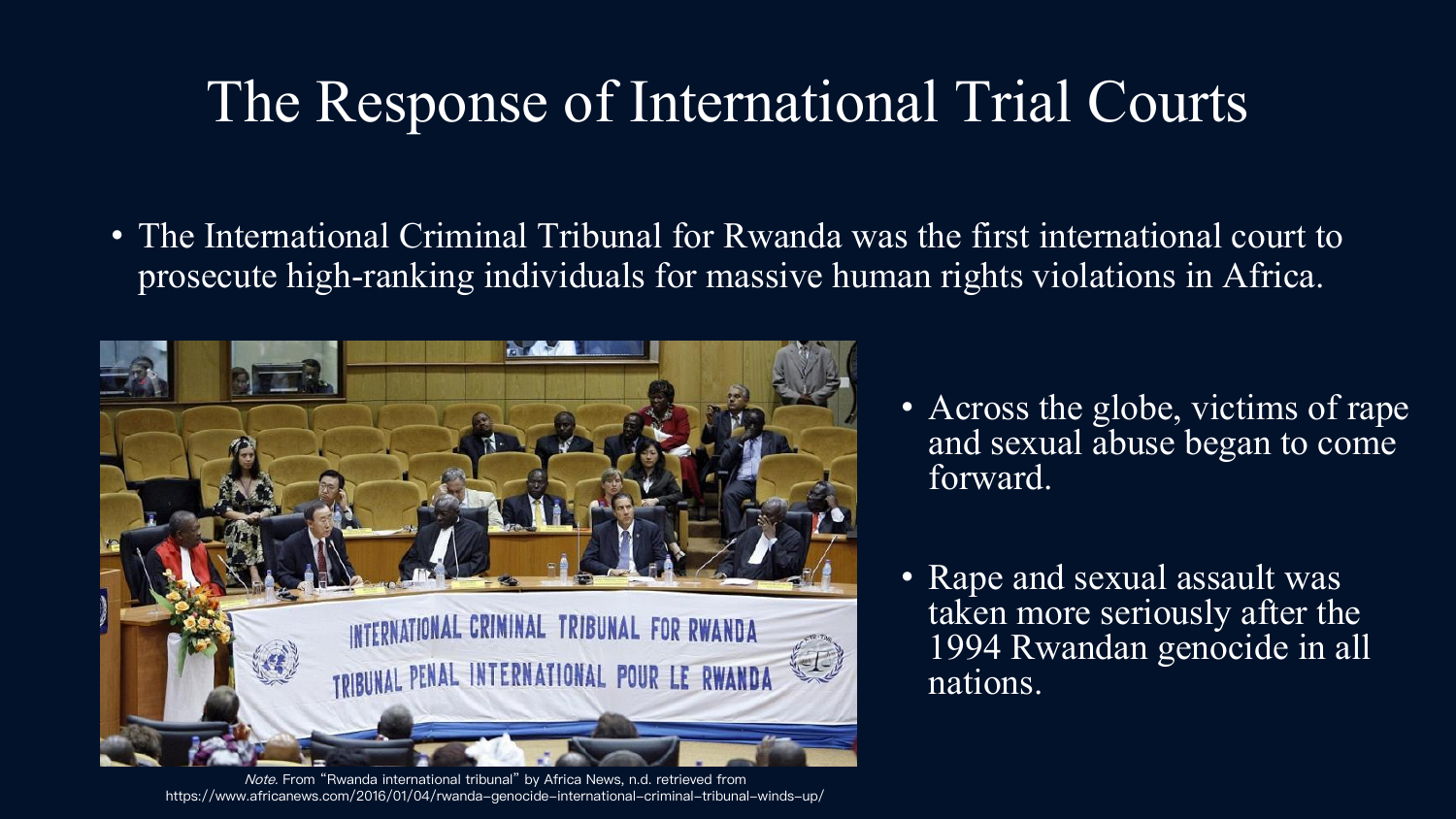#### In Response to Rape and Sexual Assault

• Post genocide, Rwanda decided that there needed to be training for judicial law enforcement personnel on gender-based crimes against women.



Note. From "Rwanda female officers" by Taarifa, n.d. retrieved from https://taarifa.rw/female-police-officers-scaling-heights-of-policingcareer/



Note. From "Rwanda international criminal tribunal" by NHC, n.d. retrieved from https://www.nhc.no/en/prosecuting-genocide-in-rwanda-the-gacaca-system-and-theinternational-criminal-tribunal-for-rwanda-2-2002/

• Financial and logistical support was necessary for the International Tribunal and for the United Nations Human Rights Field Operation, and funding was needed to ensure that the International Tribunal and the Human Rights Field Operation improved their investigation of gender-based abuses.